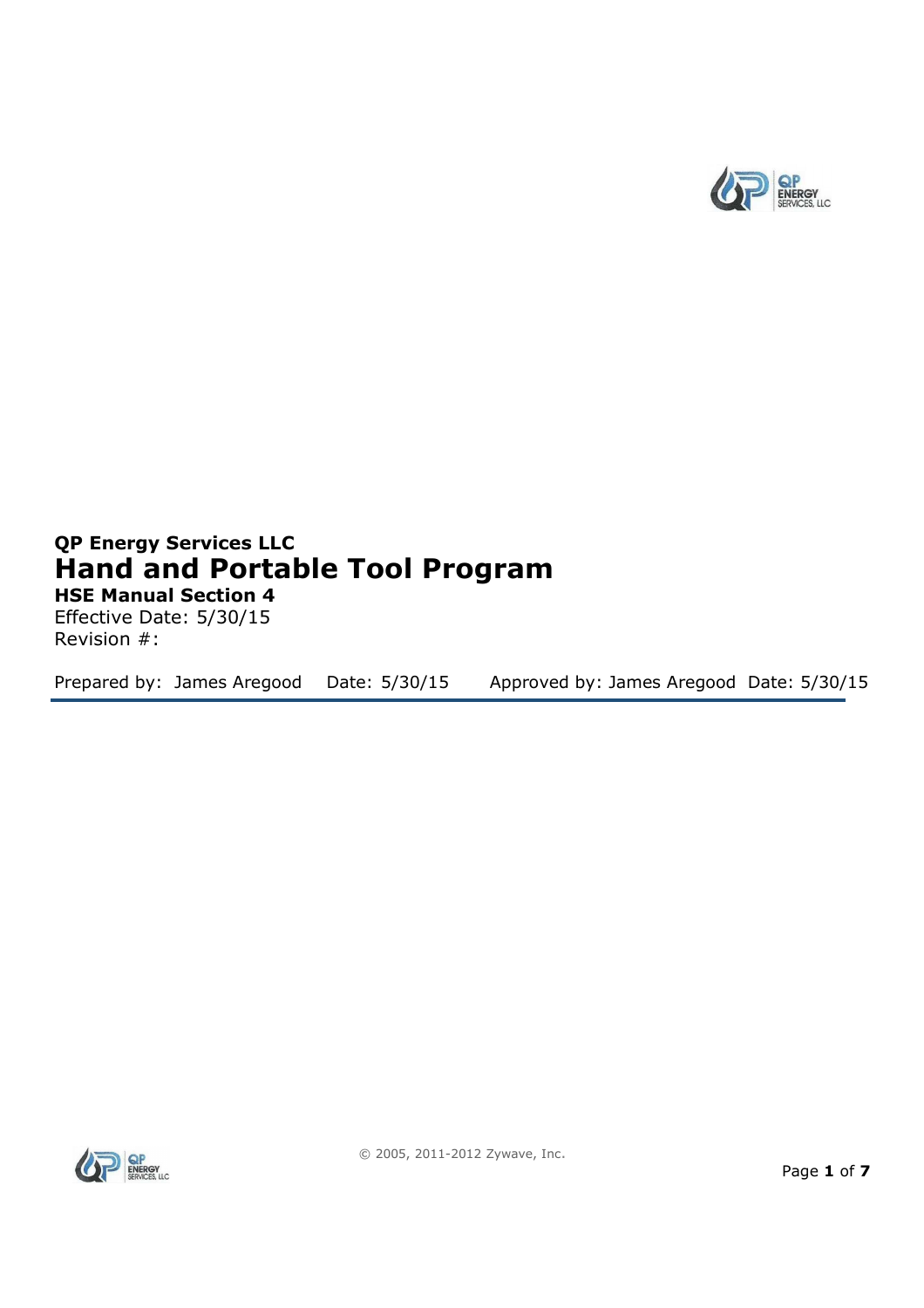

#### **Contents**

| Section | Title                                    |         |  |  |
|---------|------------------------------------------|---------|--|--|
| 1.0     | Reference Standard                       | $4 - 3$ |  |  |
| 2.0     | Purpose                                  | $4 - 3$ |  |  |
| 3.0     | Scope                                    | $4 - 3$ |  |  |
| 4.0     | Responsibilities                         |         |  |  |
| 5.0     | Definitions                              |         |  |  |
| 6.0     | Procedure                                | $4 - 4$ |  |  |
|         | 6.1 Prevention and Safety                | $4 - 4$ |  |  |
|         | 6.2<br>Training                          | $4 - 5$ |  |  |
|         | 6.3<br>Power Tool Operation              | $4 - 5$ |  |  |
|         | 6.4<br><b>Specific Tool Requirements</b> | $4 - 6$ |  |  |
|         | 6.5<br>Maintenance, Storage, and Repairs | $4 - 7$ |  |  |
|         | 6.6<br><b>Prohibited Practices</b>       | $4 - 7$ |  |  |
| 7.0     | Revision History Record<br>$1 - 6$       |         |  |  |

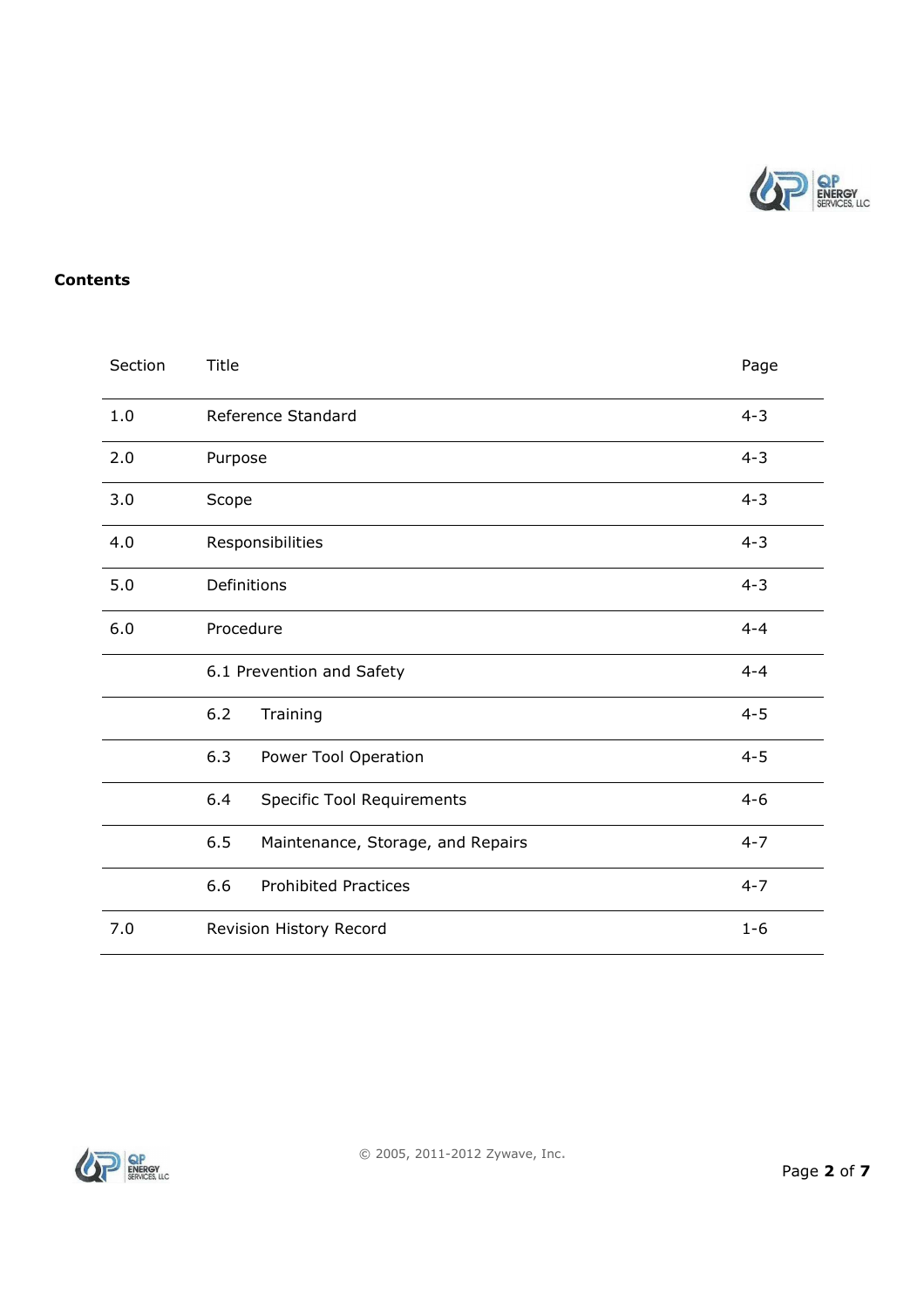

## **1.0 Reference Standard**

Occupational Safety and Health Administration, Subpart P Hand and Portable Powered Tools including:

- 29 CFR 1910.242, Hand and Portable Powered Tools and Equipment, General;
- 29 CFR 1910.243, Guarding of Portable Powered Tools; and
- 29 CFR 1910.244, Other Portable Tools and Equipment.

#### **2.0 Purpose**

This procedure establishes minimum safety procedures for the selection, inspection and use of hand and portable power tools. This procedure applies to company owned and issued tools as well as employee owned tools.

#### **3.0 Scope**

This procedure applies to all company employees, contractors, vendors, and other individuals performing work on company property or visiting a work site.

#### **4.0 Responsibilities**

Management is responsible for the development and periodic review of this program.

Management is also responsible for appropriate employee training.

Management and supervisors are responsible for enforcement of this program.

Employees, Contractors and vendors must comply with all procedures outlined in this policy.

### **5.0 Definitions**

**Constant Pressure Switch:** a mechanism that shuts off the power when the pressure is released.

**GFCI (Ground Fault Circuit Interrupter):** a fast-acting circuit breaker designed to shut off electric power and prevent a grounded current from establish an alternative path through an individual. The breaker compares the amount current going and coming from the equipment and circuit conductors. If the amounts going and coming are different, the breaker interrupts the current.

**Lock mechanism:** a mechanism that bypasses constant pressure controls enabling a tool to continue operation even when pressure is released.

**Operator:** person operating a power tool or an individual assisting a person operating a power tool.

**Power Tools**: tools with electric, explosive, hydraulic or pneumatic power sources.



© 2005, 2011-2012 Zywave, Inc.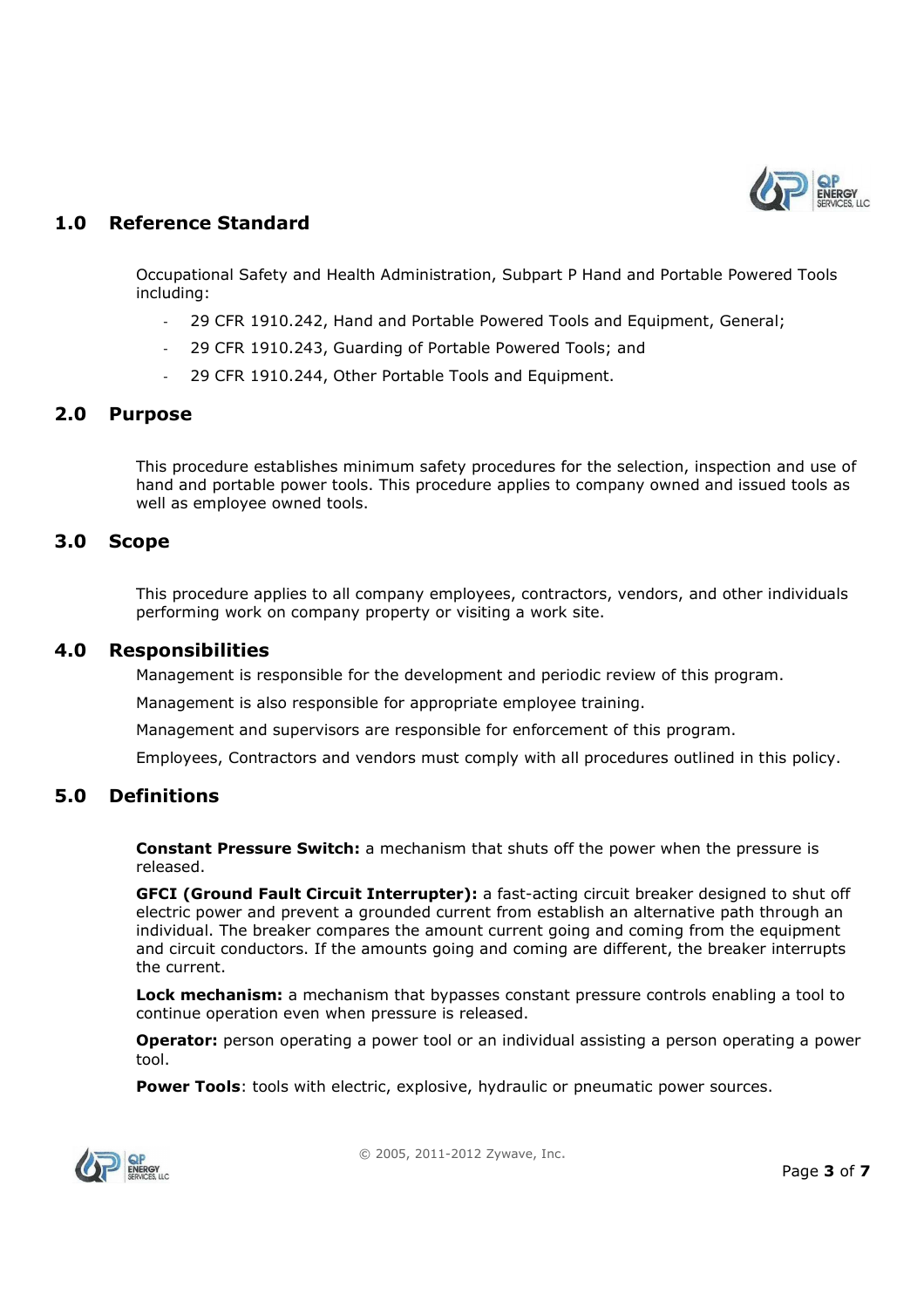

**PPE:** personal protective equipment as defined by 29 CFR 1910 Subpart I, including clothing, helmets, goggles, and other garments or equipment designed to protect the body from injury, impact, and other job-related hazards.

### **6.0 Procedure**

#### **6.1 Prevention and Safety**

- Operators must be trained and authorized to operate power tools;
- Operators must refrain from using power tools in an explosive or flammable environment;
- Operators must inspect and test all tools and their parts (including guards and safety mechanisms) before operation;
- Operators must avoid using equipment that has been damaged or modified in transit, storage, or otherwise;
- Operators must be satisfied, after inspection of the tool, that the tool is clean, that all moving parts will operate as designed, and that the tool is free of obstructions;
- Operators must inspect the work area for hazards before igniting or operating a power tool;
- Operators must take precautions to protect others from power tool usage hazards such as:
	- o Using Caution Tape, Traffic Cones or other barricades to isolate the area;
	- o Posting warning signs;
	- o Erecting temporary barriers;
	- o Holding pre-job conferences with personnel in the work area; and
	- o Scheduling work for hours when others are not present in the work area.
- Operators must only use approved tools. To be OSHA approved, power tools must;
	- $\circ$  Be equipped with ignition and activation mechanisms that require manual and intentional operation;
	- o Be equipped with a dual ignition mechanism, if applicable (consult OSHA regulations for details and exceptions);
	- $\circ$  Be equipped with quards to protect the operator against accidental contact with the tool;
	- $\circ$  Be equipped with quards to prevent ejection of the tool, of its parts or of debris during operation;
	- $\circ$  Be equipped with quards that automatically and instantly cover the tool when the tool is not in use, if applicable (consult OSHA regulations for detailed guard information on specific tools);
	- $\circ$  Be equipped with quards that must be set in place before operators can activate the tool, if applicable (consult OSHA regulations for detailed guard information on specific tools);

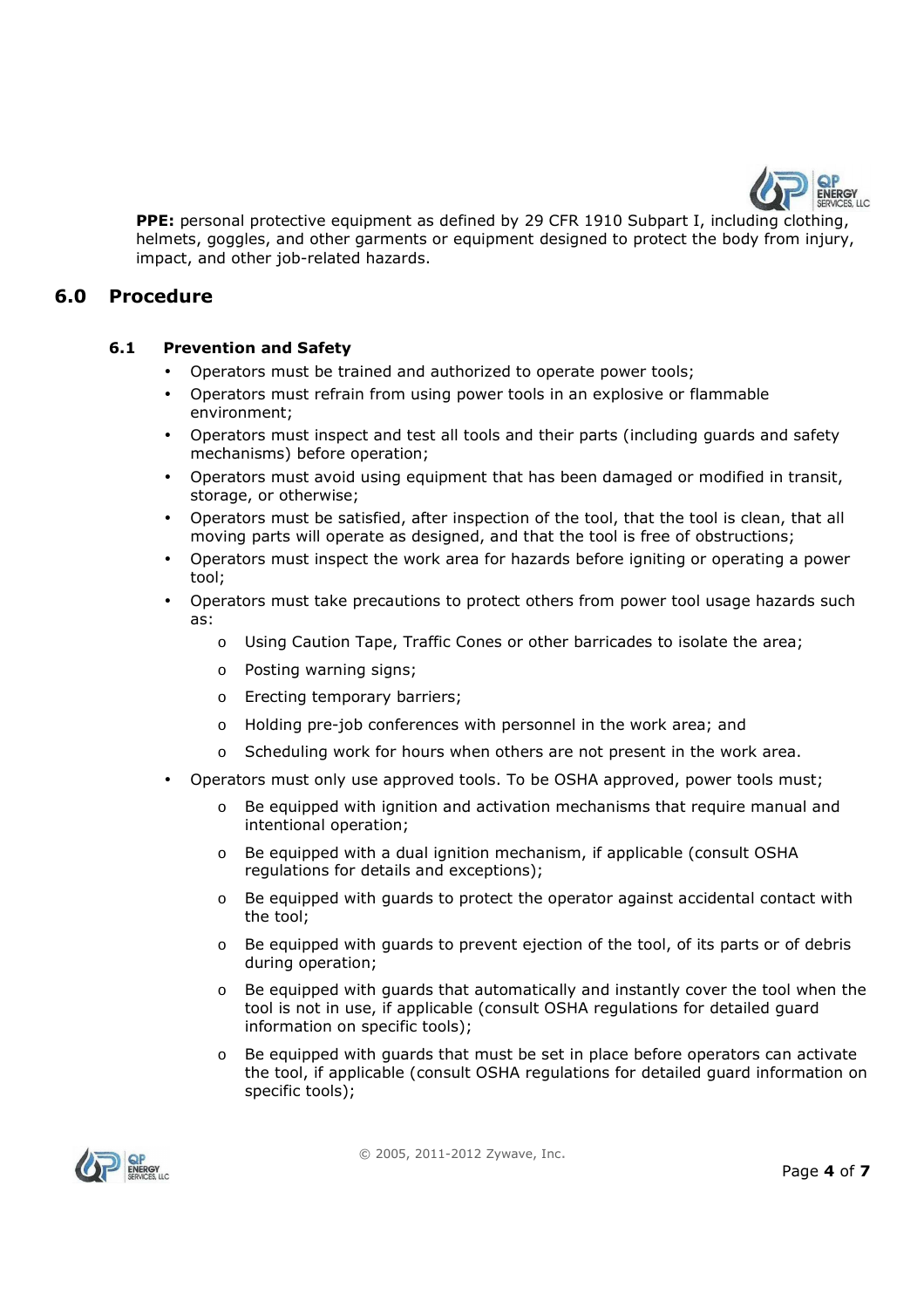

- $\circ$  Be equipped with a constant pressure switch or a shutoff mechanism that deactivates the tool or automatically and instantly sets guards to cover the tool when the tool seems to not be performing its intended work;
- $\circ$  Be designed so the location of the ignition and operation controls minimizes the possibility of accidental operation;
- o Be designed to allow for an easy examination of the tool to determine the presence of foreign objects (or matter) on the tool;
- o Be designed to allow for an easy examination of the tool and to determine the existence of damaged or otherwise altered tool components;
- $\circ$  Be designed to display prominently and permanently any warnings or instructions operators must follow to ensure the safe ignition, operation, and deactivation of the tool; and
- $\circ$  Be designed, if applicable, to allow operators to select the appropriate power level to accomplish the desired work without applying excessive force.

For convenience, some tools may operate with a lock mechanism to prevent an automatic shutoff, provided that such mechanism can be deactivated by a single motion of the finger(s) that turned it on. Consult OSHA regulations for detailed information on allowed lock mechanisms

### **6.2 Training**

- Operators must receive training before being assigned to jobs requiring the use of power tools;
- Operators must receive training when new or different tools are introduced into the facility;
- Operators must receive training when procedures for operating existing tools change;
- Operators and repair personnel must have access to instruction manuals; and
- Power tool owners must maintain updated instruction manuals for power tools.

#### **6.3 Power Tool Operation**

- All operators and assistants must wear PPE while using tools as required by working conditions.
- Operators must not load power tools far in advance. Operators should load power tools immediately before use.
- Operators must select the appropriate power level for the desired work. Operators must not use excessive force on very hard or brittle materials.
- Operators must install on the tools the guards and safety equipment recommended by the manufacturer.
- Operators must consider body placement when handling a tool. Operators must:

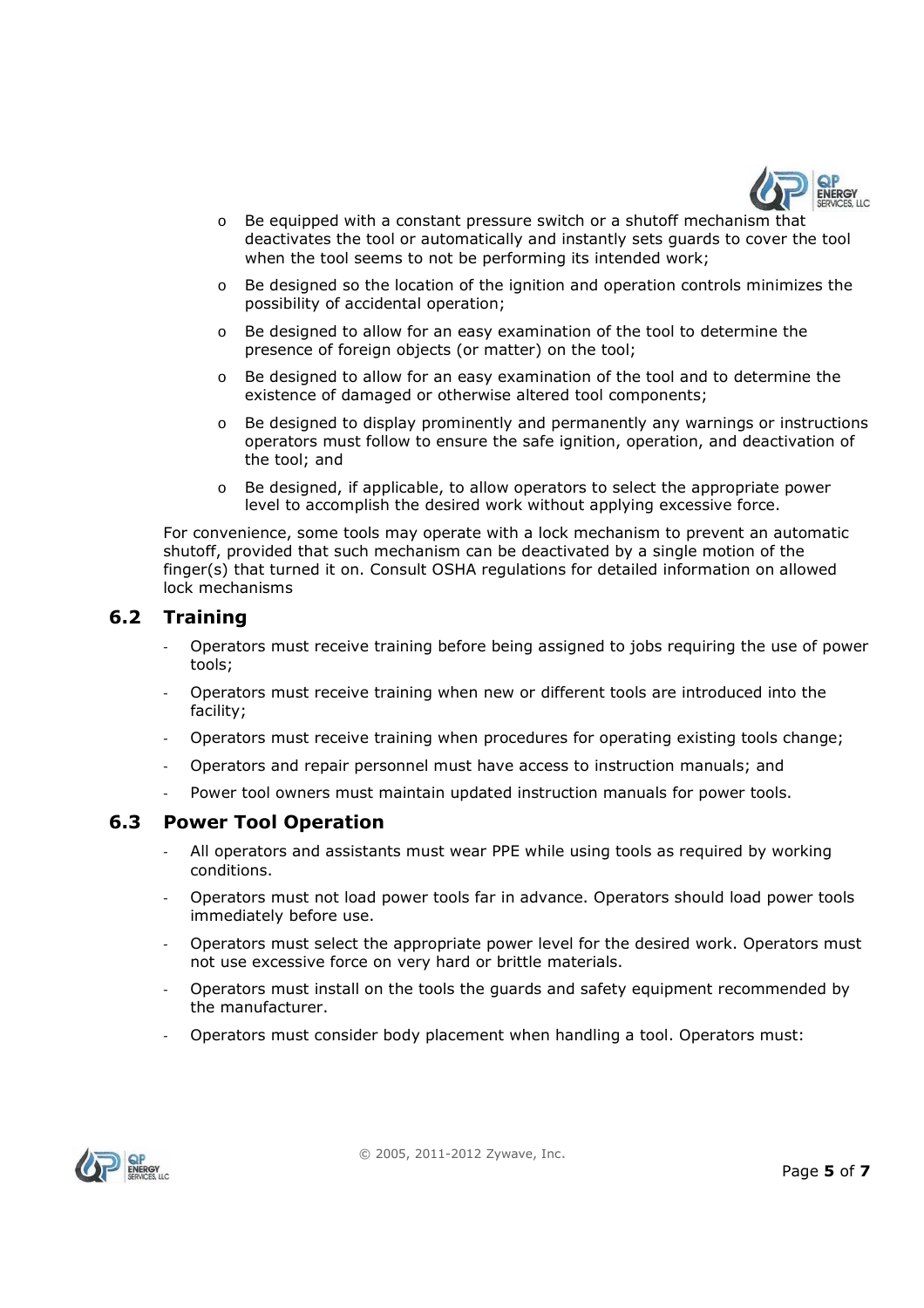

- o Never use hands or other body parts to support a work piece;
- $\circ$  Keep body parts out of the path of the power tool and the debris created while operating the tool; or
- o Avoid using force that may cause them to fall or lose balance while operating the tool.
- When a tool becomes defective during use, the operator must cease to use it immediately, must follow the manufacturer's instructions to unload the tool, and must discontinue its use until the tool is satisfactorily repaired.

### **6.4 Specific Tool Requirements**

- When using electric tools, operators must:
	- $\circ$  Keep cords out of aisles and traffic areas where they could be damaged by traffic and/or cause pedestrians to trip;
	- o Keep cords away from heat sources and equipment that could cause mechanical damage;
	- o Make sure the tool is plugged into a GFCI receptacle or extension cord equipped with a GFCI;
	- o Make sure that their hands, the tools, and all cords are dry and kept away from wet environments; and
	- o Make sure that cords are rated for the same amperage as the tool.
- When using pneumatic tools, operators must:
	- Be sure to use compressed air to power the tools instead of oxygen, nitrogen or other gasses;
	- o Be sure that compressed air fittings are different and easily distinguished from other gas fittings available in the facility to prevent mistaking another gas for compressed air; and
	- o Never direct compressed air to other chemicals (compressed air can act as an oxidizer and increase the burning rate of combustible and flammable liquids).
- When using internal combustion tools, operators must:
	- o Operate the tool in areas with adequate ventilation;
	- o Shut off and allow motors or engines to cool down prior to refueling; and
	- o Store fuel in approved containers in a secure location, away from ignition sources or hazards that may trigger spills.
- When using a tools with a chuck, operators must:
	- o Make sure the chuck is tight prior to use; and
	- o Remove the chuck key from the chuck prior to use.
- When using a jack, operators must follow the specific instructions set out by OSHA regarding the usage of jacks. These instructions address the rating of the tool, the load